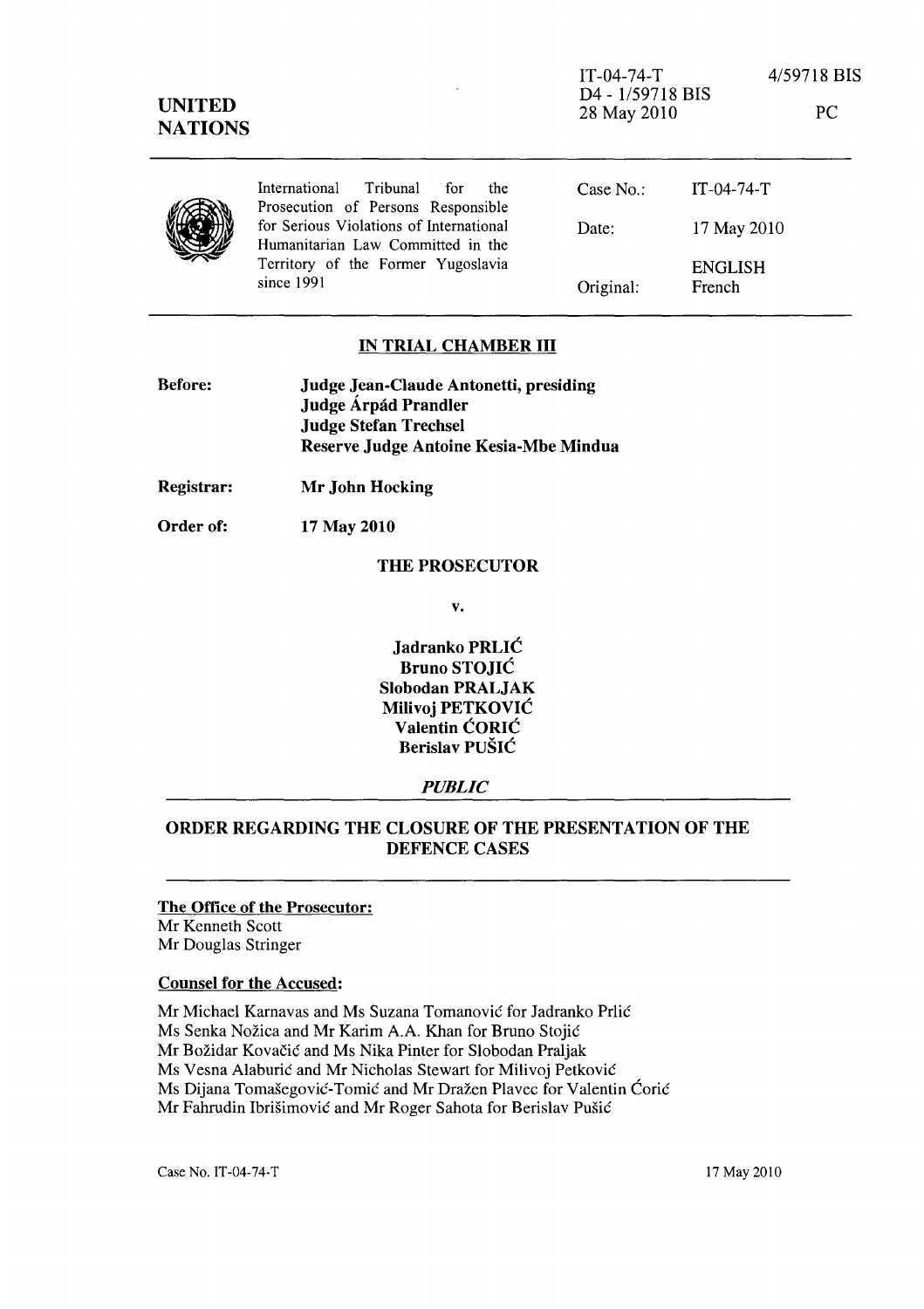**TRIAL CHAMBER III** ("Chamber") of the International Tribunal for the Prosecution of Persons Responsible for Serious Violations of International Humanitarian Law Committed in the Territory of the Former Yugoslavia since 1991 ("Tribunal"),

### *PROPRIO MOTU,*

**CONSIDERING** that Counsel for the Accused Jadranko Prlie ("Prlie Defence") closed the presentation of its case on 15 January  $2009$ , that Counsel for the Accused Bruno Stojić ("Stojić Defence") closed the presentation of its case on 28 April 2009 notwithstanding the possible announcement of the testimony of Witness Momcilo Mandi $c^2$ , that Counsel for the Accused Praljak ("Praljak Defence") closed the presentation of its case on 13 October 2009, $3$  that Counsel for the Accused Petković ("Petković Defence") closed the presentation of its case on 11 March  $2010<sup>4</sup>$  and that Counsel for the Accused Valentin Ćorić ("Ćorić Defence") closed the presentation of its case on 1 April 2010, $5$ 

**NOTING** the "Scheduling Order for Filing Requests to Reply Pursuant to Rule 85", rendered publicly by the Chamber on 21 April 2010,

**CONSIDERING** that in a Notice dated 7 April 2010,<sup>6</sup> Counsel for the Accused Berislav Pušić ("Pušić Defence") stated in particular that it intended not to call any *viva voce* witnesses to appear and not to request the admission of any written statements of witnesses pursuant to Rules 92 *his,* 92 *ter* and 92 *quater* of the Rules of Procedure and Evidence ("Rules"),<sup>7</sup>

<sup>&</sup>lt;sup>1</sup> Hearing of 15 January 2009, transcript of hearing in French ("T (F)"), p. 35537.

<sup>&</sup>lt;sup>2</sup> Oral decision of 20 April 2009, T (F), pp. 38866-38867; hearing of 28 April 2009, T (F), pp. 39444 and 39445.

<sup>3</sup> Hearing of 13 October 2009, the last day of the appearance of the last witness called by the Praljak Defence, T (F), p. 45966. The date the Defence closed the presentation of its case is recalled in the "Decision on Slobodan Praljak's Motion to Admit Evidence Pursuant to Rule 92 *his* of the Rules", rendered confidentially by the Chamber on 16 February 2010 ("92 *his* Decision"), para. 47 and in the "Decision on Request for a Temporary Adjournment Filed by the Praljak Defence", 16 April 2010, public, p. 5.

Hearing of 11 March 2010, T (F), p. 50872.

<sup>5</sup> Hearing of 1 April 2010, T (F), p. 51752.

<sup>6 &</sup>quot;Berislav Pusic's Notice Regarding Presentation of Evidence in the Defence Case", public, 7 April 2010 ("Notice of 7 April 2010").  $7$  Notice of 7 April 2010, para. 2.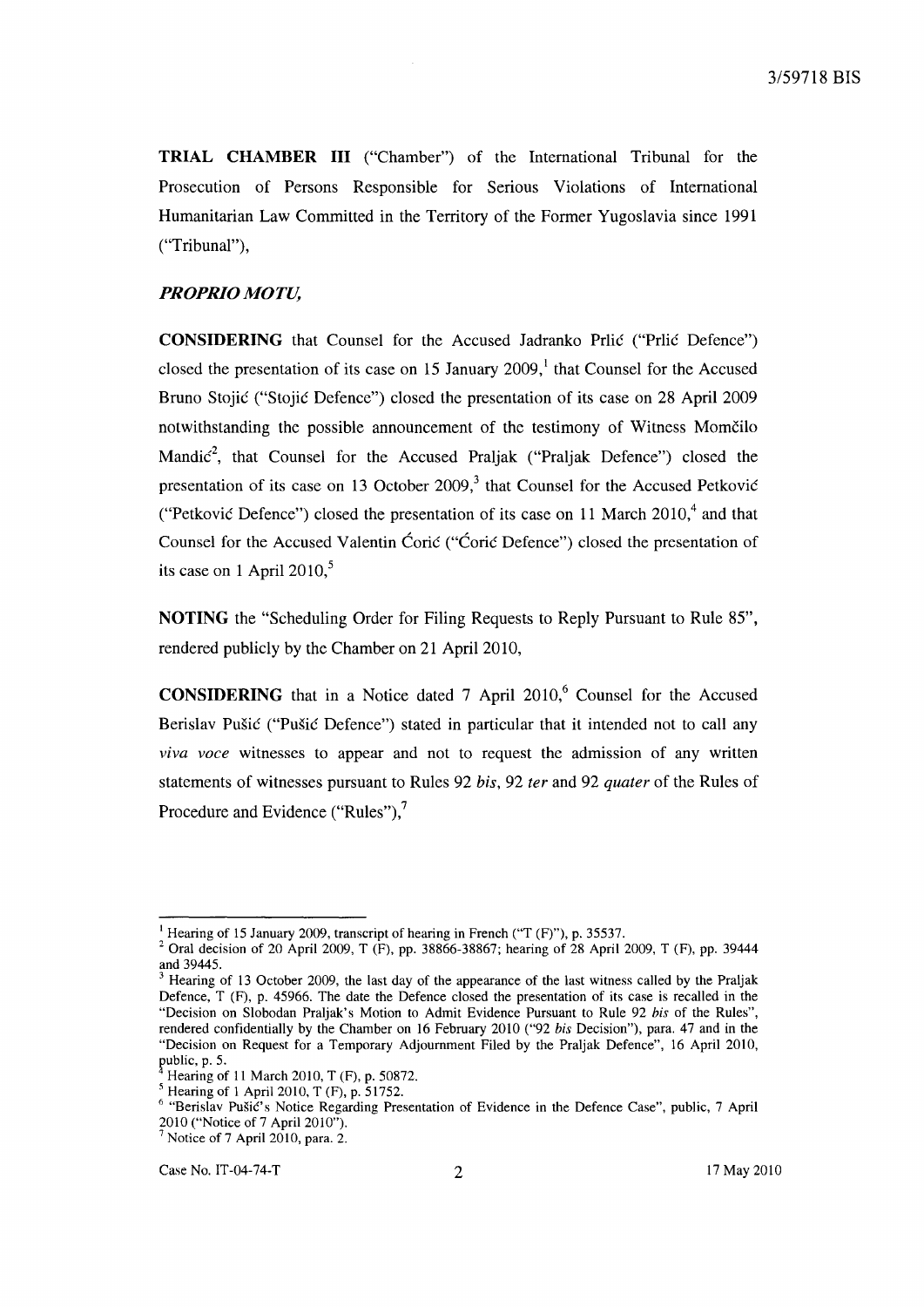**CONSIDERING** that in a letter dated 26 April 2010,<sup>8</sup> the Stojic Defence informed the Chamber that at this stage of the proceedings, and after consultation with the Accused Stojić, it no longer had any intention of calling Witness Momčilo Mandić to testify in the present case, $9$ 

**CONSIDERING** that in a Notice dated 13 May  $2010$ ,<sup>10</sup> the Pušic Defence informed the Chamber and the parties that it did not intend to file any requests for the admission of documentary evidence pursuant to Rule 89 (C) of the Rules and Guideline No. 9 of the "Decision Adopting Guidelines for the Presentation of Defence Evidence", rendered on 24 April 2008, $^{11}$ 

**CONSIDERING** that the Chamber notes that all the Defence teams have therefore ended the presentation of their cases even though some requests and decisions for the admission of evidence are currently pending before the Chamber or the Appeals  $C$ ourt.<sup>12</sup>

**CONSIDERING,** consequently, that the Chamber notes that the stage for the presentation of Defence evidence has closed,

<sup>&</sup>lt;sup>8</sup> Letter addressed to the Chamber and copied to the other parties, 26 April 2010.

<sup>9</sup>*Ibid.* 

<sup>&</sup>lt;sup>10</sup> "Bersilav Pušić's Notice Regarding Motion for the Admission of Documentary Evidence", public, 13 May 2010 ("Notice of 13 May 2010").

<sup>11</sup> Notice of 13 May 2010, para. 2. *See* also "Scheduling Order for Pusic Defence to File a Request Pursuant to Guideline 9", public, 20 April 2010.

<sup>&</sup>lt;sup>12</sup> The Appeals Chamber still has to rule on the appeal lodged by the Praljak Defence against the 92 *bis* Decision of 16 February 2010 and the "Order on Request of Praljak Defence Seeking a Stay on the Time Limit Ordered by the Chamber for Filing 20 Written Statements or Transcripts of Evidence Pursuant to Rule 92 *his* of the Rules", rendered publicly by the Chamber on 17 March 2010.